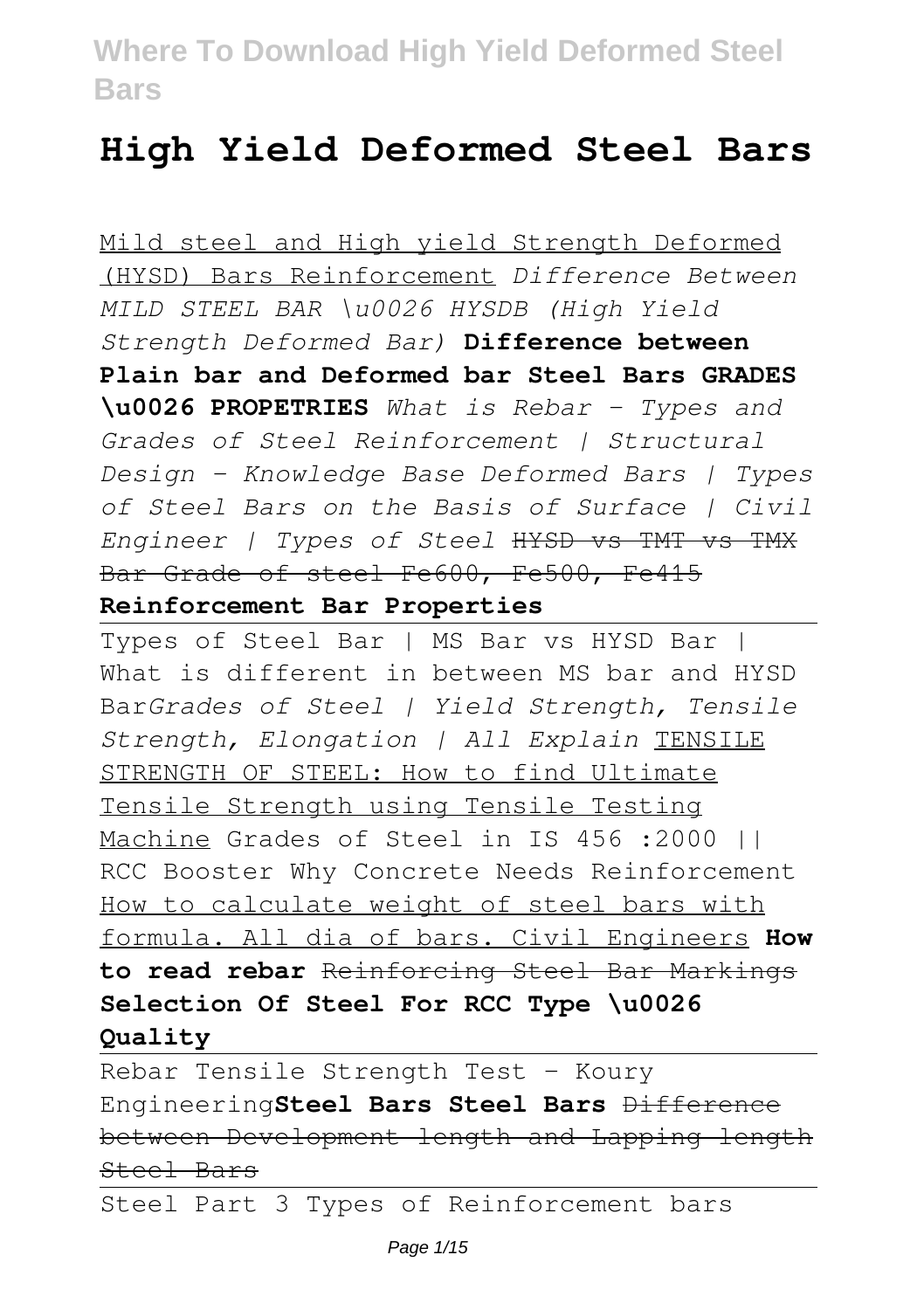Basic Civil Engineering Poly technic Lecturer Electronics**types of steel bars(mild steel bars,tmx bars,tmt bars, micro alloying bars) in hindi Kreo Plan** *What is deformed \u0026 plain steel bar* **Coal india**

**classes||class-1|Civil Engineering||DMRC |LMRC ||ALL EXAM ||CIL PREVIOUS YEAR PATTERN** Loads and Materials

(Part-2)|DesignEd2020|ENGLISH**R.c.c structures McQ // R.S. Khurmi book //civil Engineering mcq //SSC JE /RSMSSB JE/RRB JE/Uppsc AE Limit State of Collapse Flexure - II** *High Yield*

*Deformed Steel Bars*

1- Hot-rolled high yield strength bars. 2- Cold worked high yield strength bars. The (2) type of steel is also called as CTD (Cold Twisted Deformed) bars or Tor steel and are available in two grades. Deformed bars are represented by symbol #. 1- Fe 415 or Tor 40. 2- Fe 500 or Tor 50. A twisted deformed bar has about 50% higher yield stress than plain bars.

*High Yield Strength Deformed Bars - Engineering Discoveries*

Hot rolled high yield strength bars. Cold worked high yield strength bars; The (ii) type of steel is also called as CTD (Cold Twisted Deformed) bars or Tor steel and are available in two grades. Deformed bars are represented by symbol #. Fe 415 or Tor 40; Fe 500 or Tor 50; A twisted deformed bar has about 50% higher yield stress than plain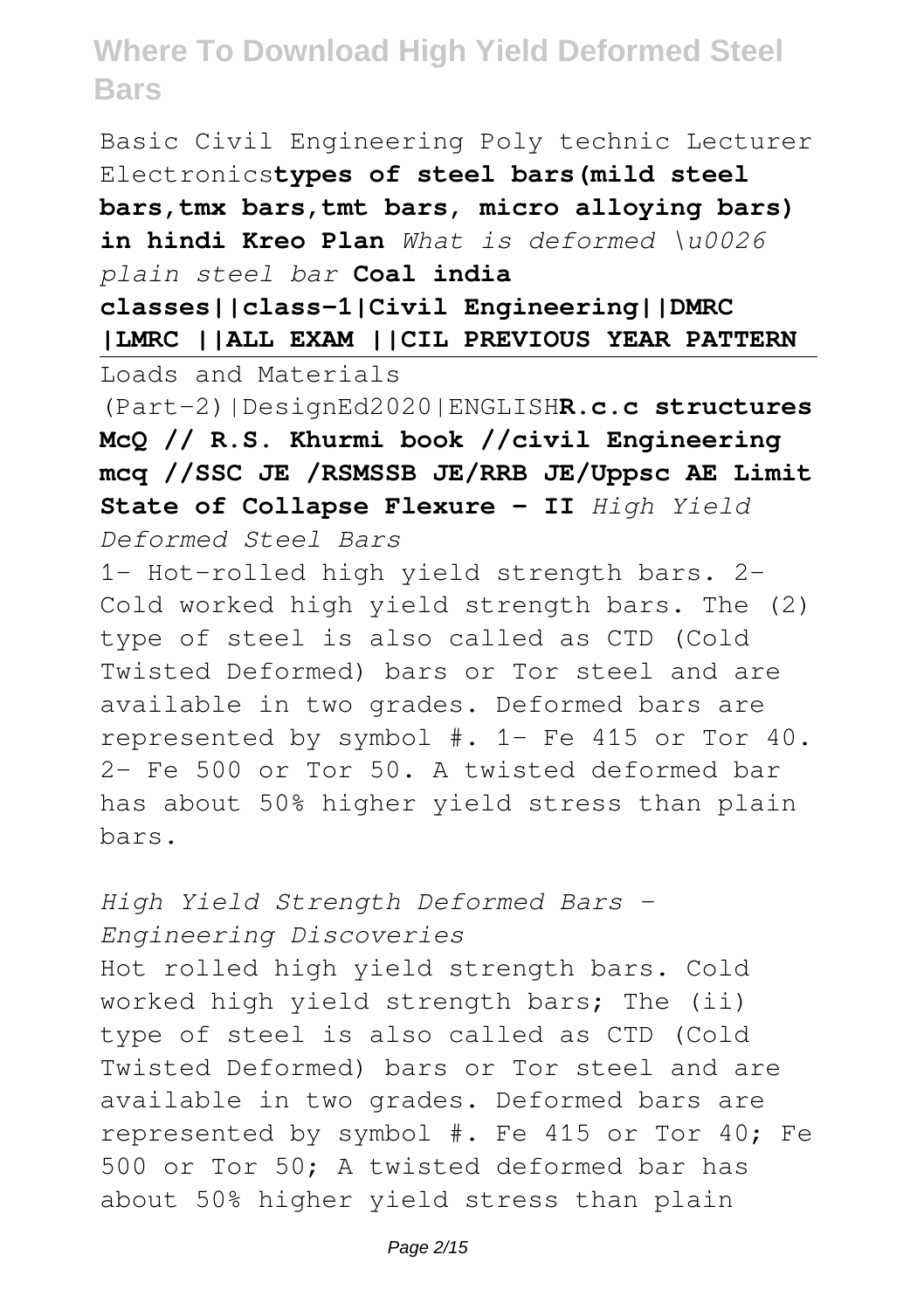bars.

*High Yield Strength Deformed Bars - Civil Snapshot* High yield steel bars for the reinforcement of concrete — Specification 1 Scope This Kenya Standard specifies requirements for rolled steel bars, other than plain round bars, for use in the reinforcement of concrete. It does not cover steel for prestressing concrete. 2 Normative references

*High yield steel bars for the reinforcement of concrete ...*

EMIRATES IRON AND STEEL FACTORY HIGH YIELD DEFORMED SPECIFICATION BS 4449 [97) GR 460B High yield defarrned steel bars for concrete reinforcement in sizes 10-32 mm and 12 meter long are pnoduced by quenching pr.ccess for superior mechanical properties to specification 4449 (97) GR 460B. 0.012 max 0.012 C.Ev max 0.51 max C). 46 As specified

*HIGH YIELD DEFORMED ~STEEL BARS* High yield deformed bars. These are also known as HYSD bars. It has a higher percentage of carbon as compared to mild steel. Their strength is higher than that of mild steel, but the yield point is not clearly defined. These bars are available as two types: Hot rolled high yield strength bars; Cold worked high yield strength bars

*Types of steel bars used in construction-*Page 3/15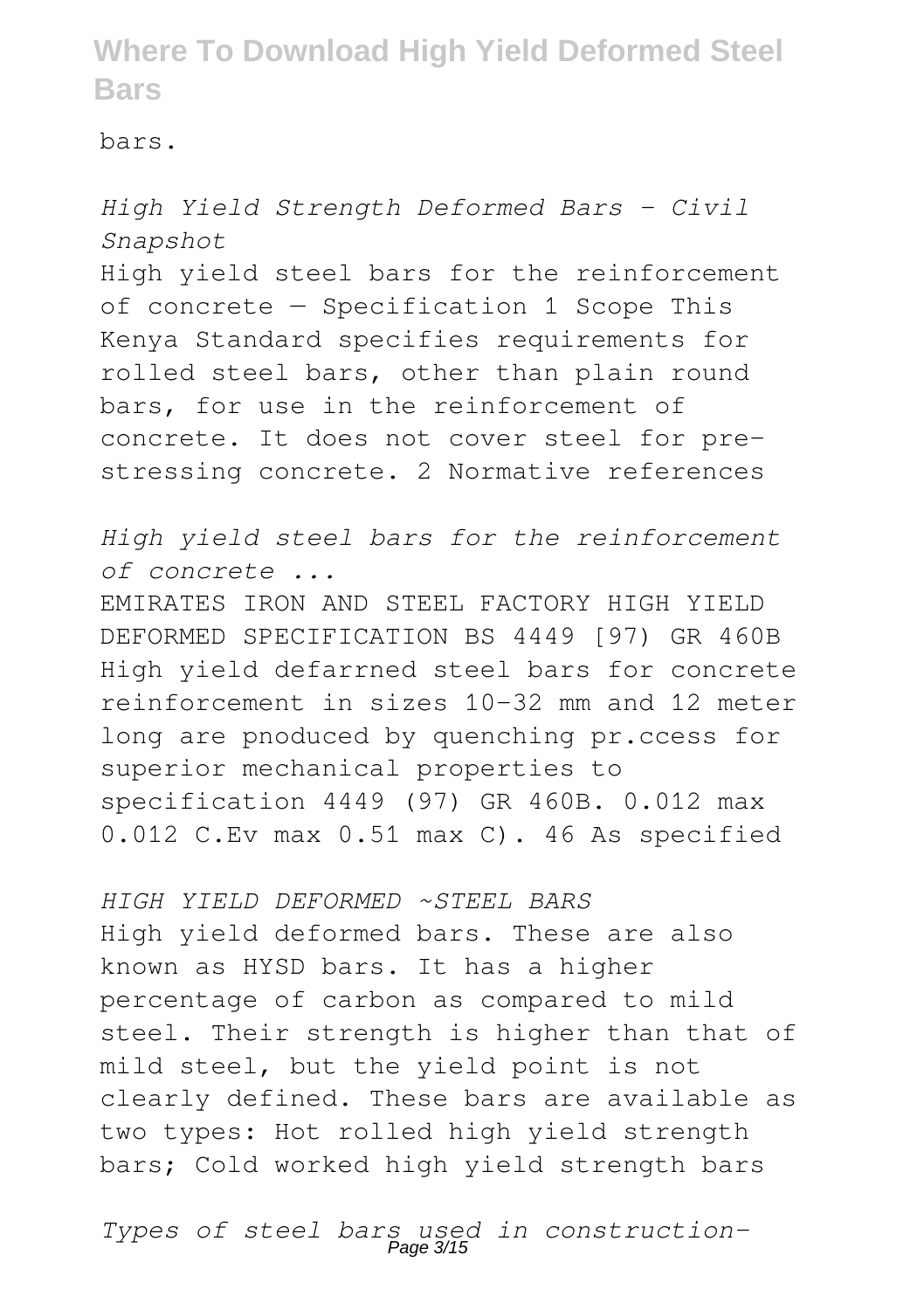#### *Characteristic ...*

High yield steel reinforcement has a characteristic yield strength of 500 N/mm 2 and is designated as Grade 500 in BS 4449, Specification for carbon steel bars for the reinforcement of concrete. It is supplied as deformed round bars. Standard diameters are from 8 mm to 40 mm. 50 mm diameter bars are available by arrangement.

### *High Yield Steel*

Deformed steel bars (as per IS: 1786-1985) As deformed bars are rods of steels provided with lugs, ribs or deformation on the surface of bar, these bars minimize slippage in concrete and increases the bond between the two materials. Deformed bars have more tensile stresses than that of mild steel plain bars. These bars can be used without end hooks.

*Type of Steel Bars - Mild steel bars, deformed steel bars ...* Types of Deformed Steel Bars 1. TMT Bars (Thermo Mechanically Treated Bars) Thermo Mechanically Treated Bars are hot treated bars that are high in... 2. High Strength Deformed Bars High strength deformed bars are cold twisted steel bars with lugs, ribs, projection or... 3. Other Types of Rebars

*What is Rebar? Types and Grades of Steel Reinforcement* ROM Concrete Reinforcing Steel Bar High Yield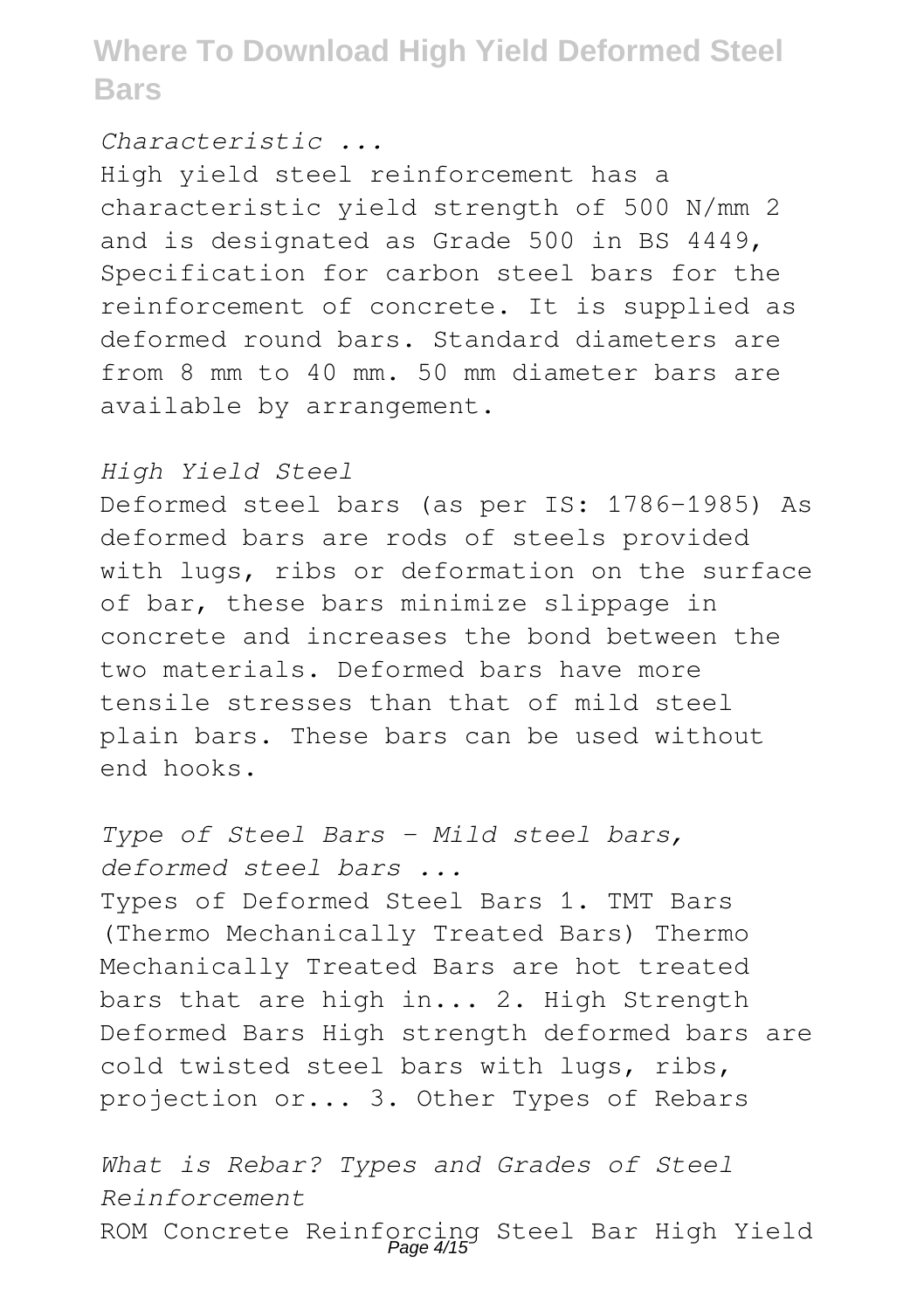Rebar T10 6000mm x 10mm 923785. Technical specification: Diameter. 10 mm. Length. 6000 mm. Weight. 3.696 kg. Show more. £15.86. each (Inc. VAT) Add to Basket. 5 (1 review) ROM Concrete Reinforcement Merchant Steel Metal Fabric Mesh 3.6m x 2m 864354. Technical specification: Length. 3600 mm. Width ...

*Steel Reinforcement Mesh Sheets & Bars | Travis Perkins* A ribbed steel bar is a type of deformed, high strength steel that is manufactured by controlled cold twisting of hot rolled bar. This bar has projections on its surface known as ribs hence the name Ribbed Steel Bar. They vary in sizes, ranging from 8 mm to 40 mm wide.

*Ribbed Steel Bars Reinforcement: Reliable reinforcement*

953 high yield deformed steel bar products are offered for sale by suppliers on Alibaba.com, of which steel rebars accounts for 12%, steel round bars accounts for 1%, and metal building materials accounts for 1%. A wide variety of high yield deformed steel bar options are available to you, such as 6mm-15mm, 16mm-25mm, and 26mm-40mm.

*high yield deformed steel bar, high yield deformed steel ...*

The most common type of rebar is carbon steel, typically consisting of hot-rolled round bars with deformation patterns. Other Page 5/15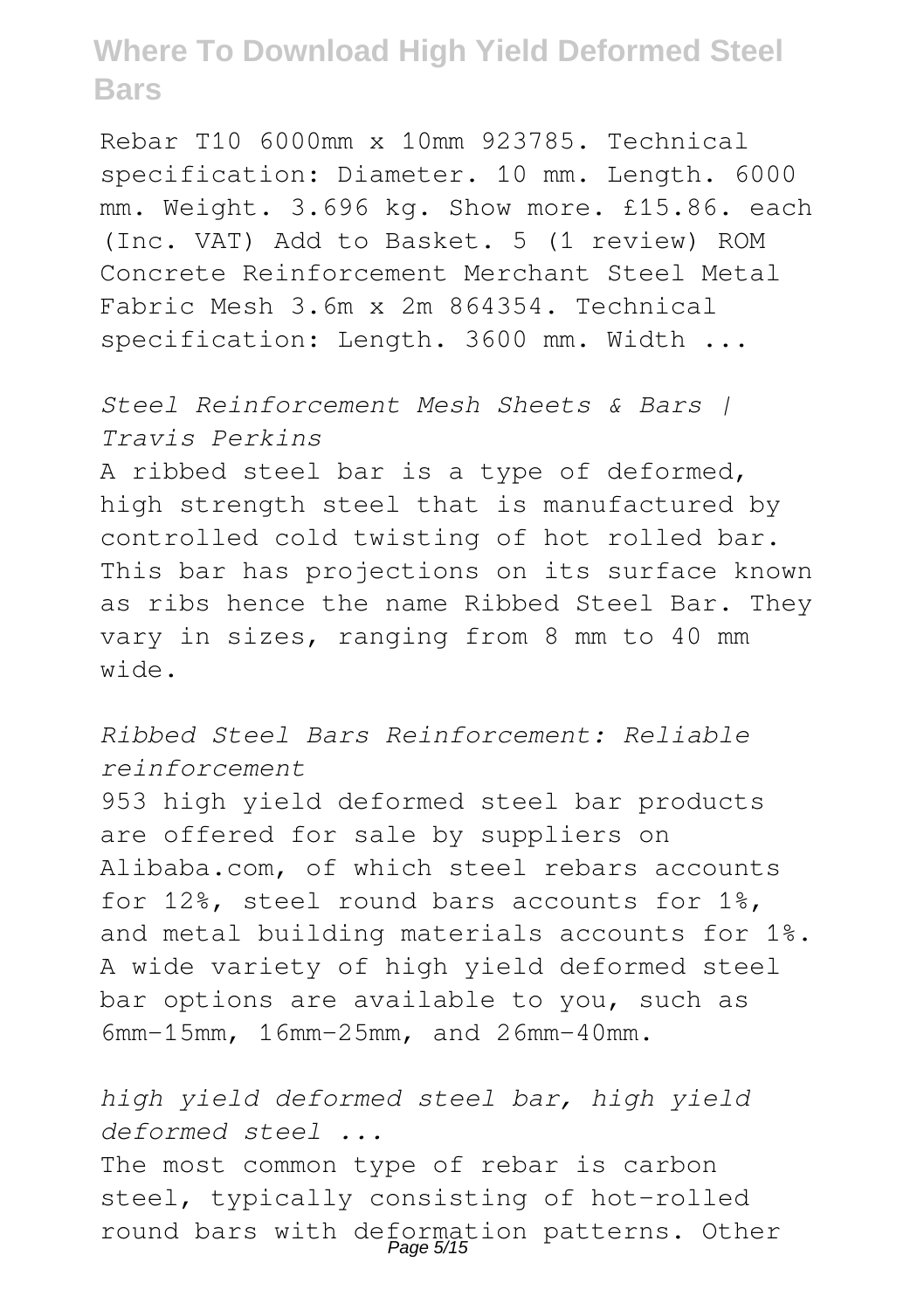readily available types include stainless steel, and composite bars made of glass fiber, carbon fiber, or basalt fiber.

#### *Rebar - Wikipedia*

High Yield Strength Deformed Bars These are also known as HYSD bars. They have higher percentage of carbon as compared to mild steel Their strength is higher than of mild steel, but the yield point is not clearly defined as shown in Fig. 1.1. These bars are available as two types :

*Reinforcing material types of steel reinforcement ...* The following Table 1 below gives Bar Reinforcement weights, irrespective of whether the bar is round, deformed, mild steel or high yield, unit weight is the same: Table 1 Bar Diameter

*MEC Engineers - How to Calculate Reinforcement Weights ...* a reinforcing bar produced by the quench and self tempered process route (QST). The various tensile parameters are defined in the figure. Yield strength can be defined in several different ways. Where steels show a so-called "yield effect", as in the example in Figure 1, the standards allow the yield strength to be determined as the upper ...

*Properties of Reinforcing Steels - UK CARES* Mild steel contains low Carbon content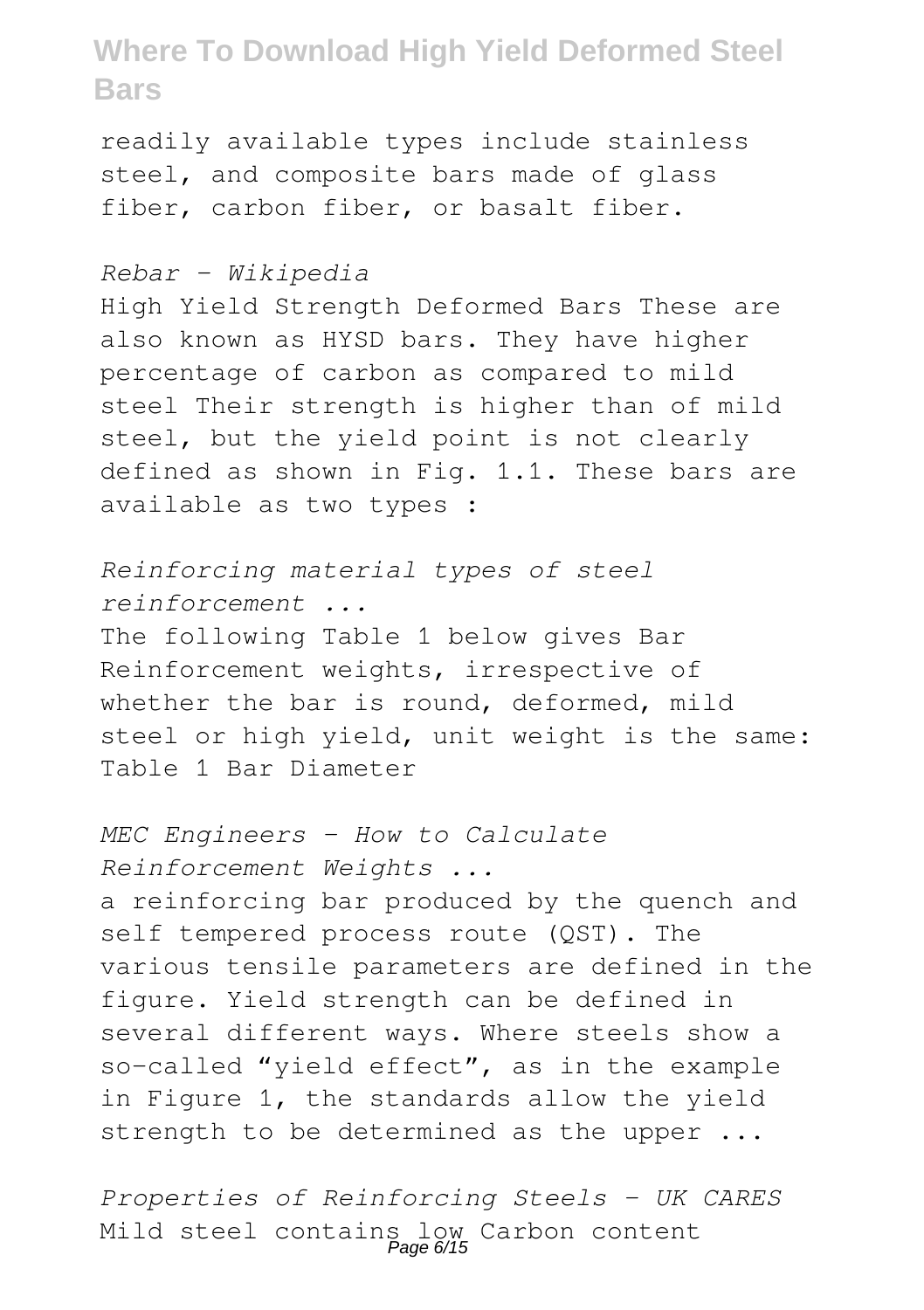whereas HYSD is High Yield Strength Deformed bars contains more carbon content. Mild steel strength is low but ductile (easy to shape) and more weldable. HYSD is used where tensile strength requirements are high. HYSD is more brittle depending on the carbon content.

*What is the difference between mild steel and HYSD bars ...*

Deformed bars have a mechanical bond with the concrete. The bending of high-yield bars through a small radius is liable to cause tension cracking of the steel, and to avoid this the radius of the bend should not be less than two times the nominal bar size for small bars (? 16 mm) or 3½ times for larger bars.

*Reinforcing steel | Reinforced Concrete* Mild steel . 2. High Yield Strength Deformed bars (HYSD)/TOR steel and . 3. High tensile steel. Mild Steel It contains carbon upto 0.23 to 0.25%. Higher value is permitted for bars of 20 mm and above diameter. It is available in diameters of 6, 10, 12, 16, 20, 25 and 32 mm. Its yield strength is 250 N/mm 2 and young's modulus  $2 \times 10$  5 N/mm 2 ...

*REINFORCING STEEL - JUST 4 CIVIL ENGINEERING* The deformed bars we offer are acknowledged for their high tensile strength and durability. We make sure that proper quality parameters are followed during the manufacturing process. Some of the salient<br>Page 7/15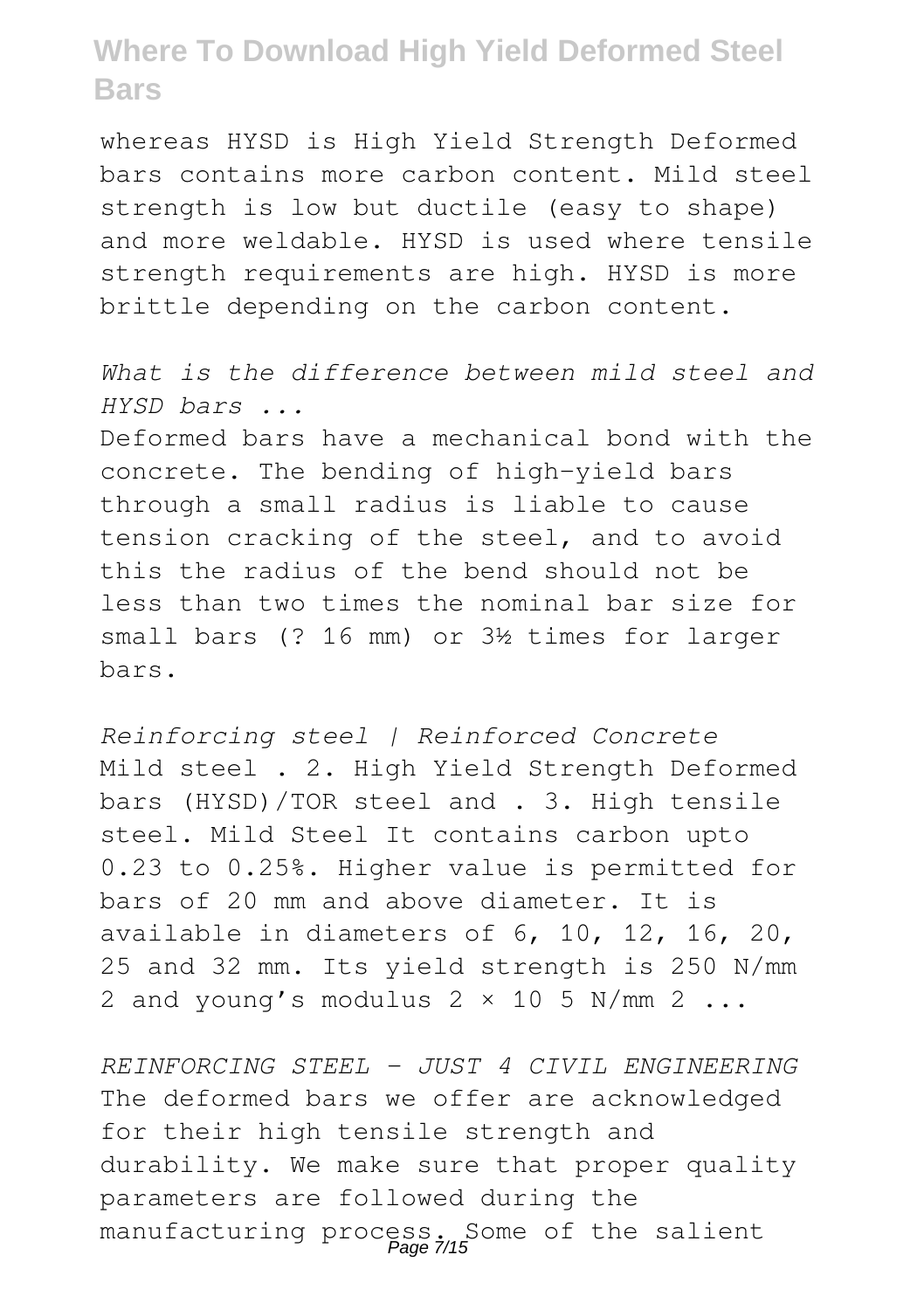features of our range of deformed bars are as follows: - Savings in Steel: minimum 25% compared to TMT bars of Grade

Mild steel and High yield Strength Deformed (HYSD) Bars Reinforcement *Difference Between MILD STEEL BAR \u0026 HYSDB (High Yield Strength Deformed Bar)* **Difference between Plain bar and Deformed bar Steel Bars GRADES \u0026 PROPETRIES** *What is Rebar - Types and Grades of Steel Reinforcement | Structural Design - Knowledge Base Deformed Bars | Types of Steel Bars on the Basis of Surface | Civil Engineer | Types of Steel* HYSD vs TMT vs TMX Bar Grade of steel Fe600, Fe500, Fe415

### **Reinforcement Bar Properties**

Types of Steel Bar | MS Bar vs HYSD Bar | What is different in between MS bar and HYSD Bar*Grades of Steel | Yield Strength, Tensile Strength, Elongation | All Explain* TENSILE STRENGTH OF STEEL: How to find Ultimate Tensile Strength using Tensile Testing Machine Grades of Steel in IS 456 :2000 || RCC Booster Why Concrete Needs Reinforcement How to calculate weight of steel bars with formula. All dia of bars. Civil Engineers **How to read rebar** Reinforcing Steel Bar Markings **Selection Of Steel For RCC Type \u0026 Quality**

Rebar Tensile Strength Test - Koury Engineering**Steel Bars Steel Bars** Difference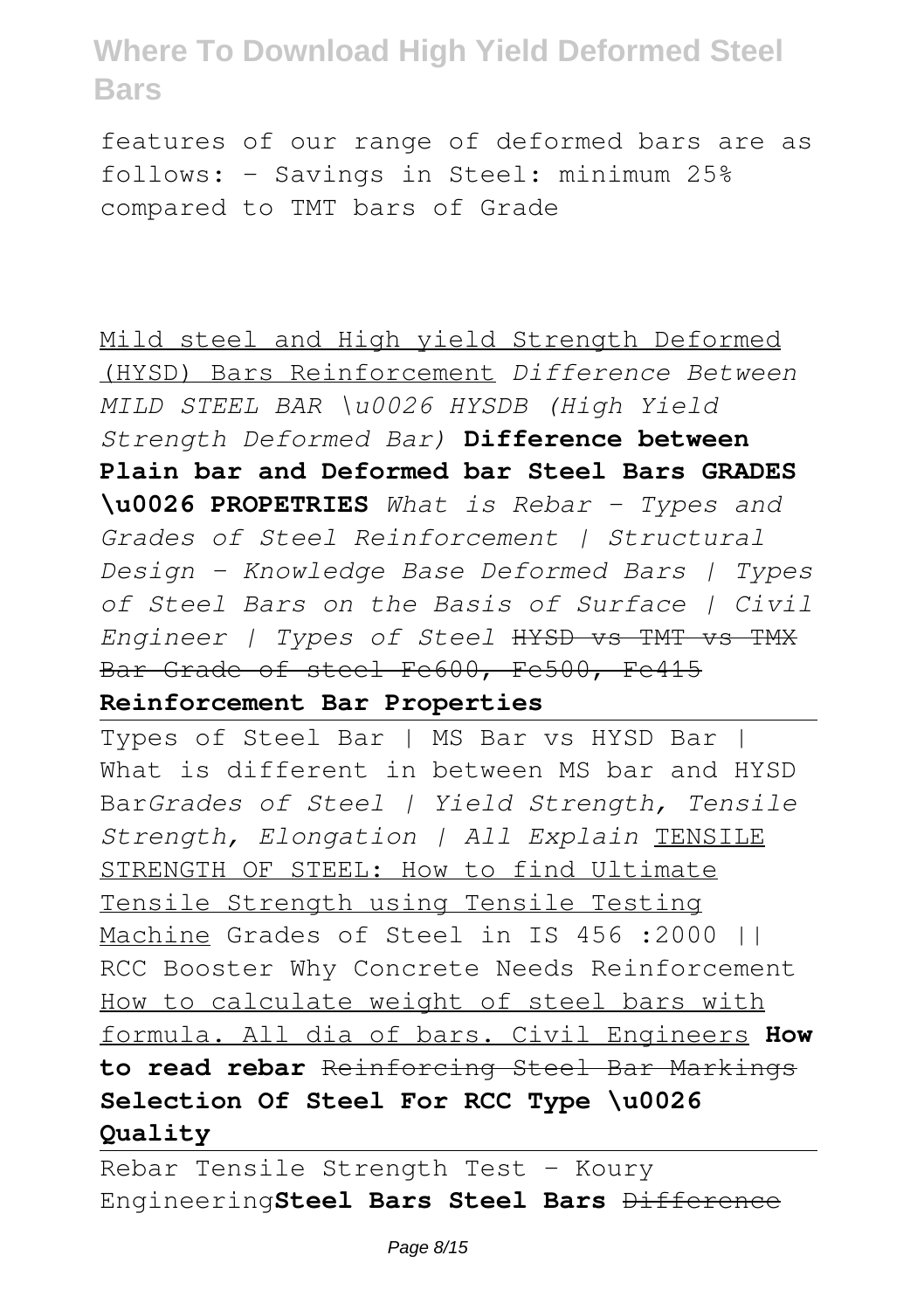### between Development length and Lapping length Steel Bars

Steel Part 3 Types of Reinforcement bars Basic Civil Engineering Poly technic Lecturer Electronics**types of steel bars(mild steel bars,tmx bars,tmt bars, micro alloying bars) in hindi Kreo Plan** *What is deformed \u0026 plain steel bar* **Coal india classes||class-1|Civil Engineering||DMRC |LMRC ||ALL EXAM ||CIL PREVIOUS YEAR PATTERN** Loads and Materials (Part-2)|DesignEd2020|ENGLISH**R.c.c structures McQ // R.S. Khurmi book //civil Engineering mcq //SSC JE /RSMSSB JE/RRB JE/Uppsc AE Limit State of Collapse Flexure - II** *High Yield Deformed Steel Bars* 1- Hot-rolled high yield strength bars. 2- Cold worked high yield strength bars. The (2) type of steel is also called as CTD (Cold Twisted Deformed) bars or Tor steel and are available in two grades. Deformed bars are represented by symbol #. 1- Fe 415 or Tor 40. 2- Fe 500 or Tor 50. A twisted deformed bar has about 50% higher yield stress than plain bars. *High Yield Strength Deformed Bars -*

*Engineering Discoveries* Hot rolled high yield strength bars. Cold worked high yield strength bars; The (ii) type of steel is also called as CTD (Cold Twisted Deformed) bars or Tor steel and are available in two grades. Deformed bars are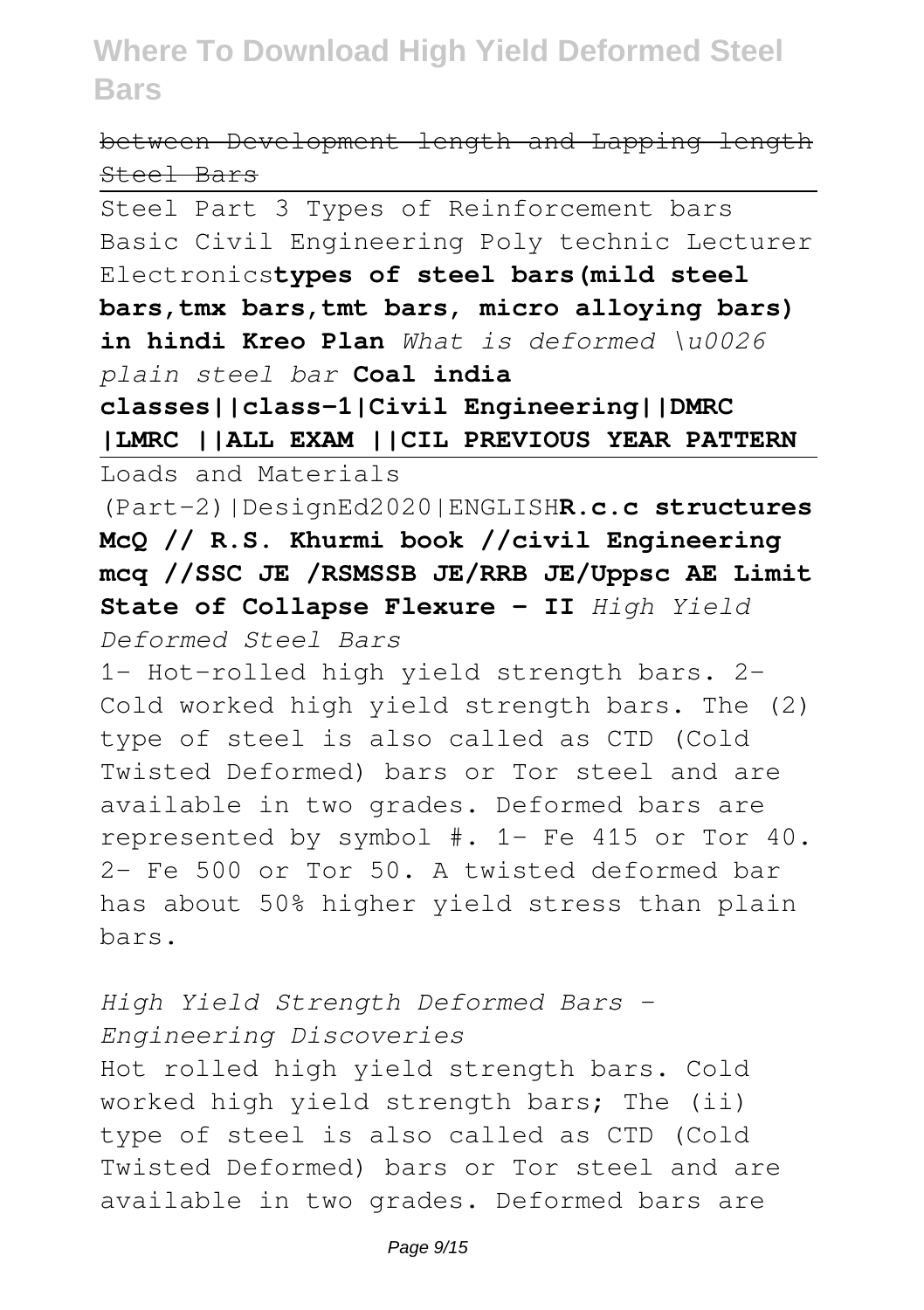represented by symbol #. Fe 415 or Tor 40; Fe 500 or Tor 50; A twisted deformed bar has about 50% higher yield stress than plain bars.

*High Yield Strength Deformed Bars - Civil Snapshot*

High yield steel bars for the reinforcement of concrete — Specification 1 Scope This Kenya Standard specifies requirements for rolled steel bars, other than plain round bars, for use in the reinforcement of concrete. It does not cover steel for prestressing concrete. 2 Normative references

*High yield steel bars for the reinforcement of concrete ...*

EMIRATES IRON AND STEEL FACTORY HIGH YIELD DEFORMED SPECIFICATION BS 4449 [97) GR 460B High yield defarrned steel bars for concrete reinforcement in sizes 10-32 mm and 12 meter long are pnoduced by quenching pr.ccess for superior mechanical properties to specification 4449 (97) GR 460B. 0.012 max 0.012 C.Ev max 0.51 max C). 46 As specified

*HIGH YIELD DEFORMED ~STEEL BARS* High yield deformed bars. These are also known as HYSD bars. It has a higher percentage of carbon as compared to mild steel. Their strength is higher than that of mild steel, but the yield point is not clearly defined. These bars are available as two types: Hot rolled high yield strength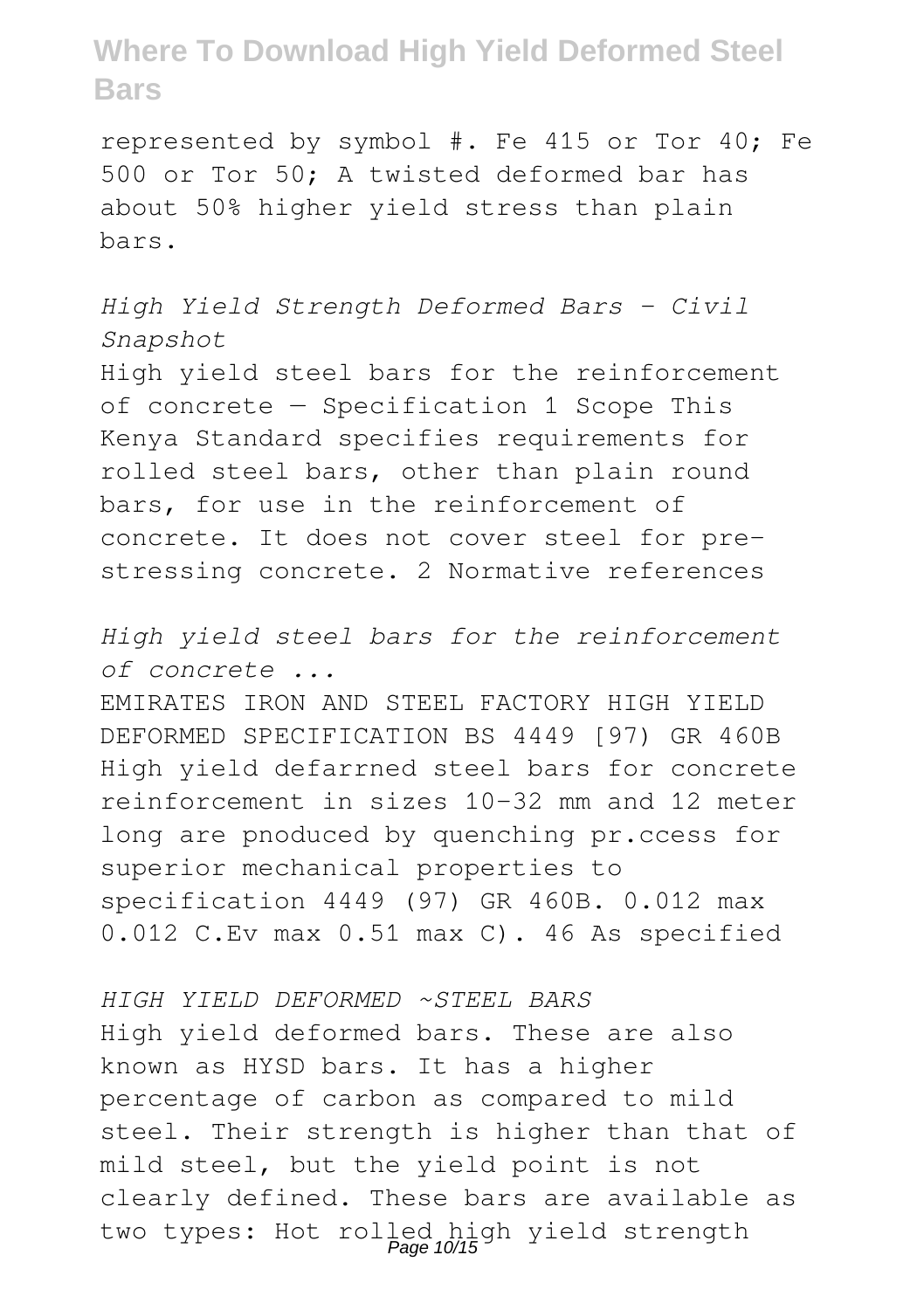bars; Cold worked high yield strength bars

### *Types of steel bars used in construction-Characteristic ...*

High yield steel reinforcement has a characteristic yield strength of 500 N/mm 2 and is designated as Grade 500 in BS 4449, Specification for carbon steel bars for the reinforcement of concrete. It is supplied as deformed round bars. Standard diameters are from 8 mm to 40 mm. 50 mm diameter bars are available by arrangement.

#### *High Yield Steel*

Deformed steel bars (as per IS: 1786-1985) As deformed bars are rods of steels provided with lugs, ribs or deformation on the surface of bar, these bars minimize slippage in concrete and increases the bond between the two materials. Deformed bars have more tensile stresses than that of mild steel plain bars. These bars can be used without end hooks.

### *Type of Steel Bars - Mild steel bars, deformed steel bars ...*

Types of Deformed Steel Bars 1. TMT Bars (Thermo Mechanically Treated Bars) Thermo Mechanically Treated Bars are hot treated bars that are high in... 2. High Strength Deformed Bars High strength deformed bars are cold twisted steel bars with lugs, ribs, projection or... 3. Other Types of Rebars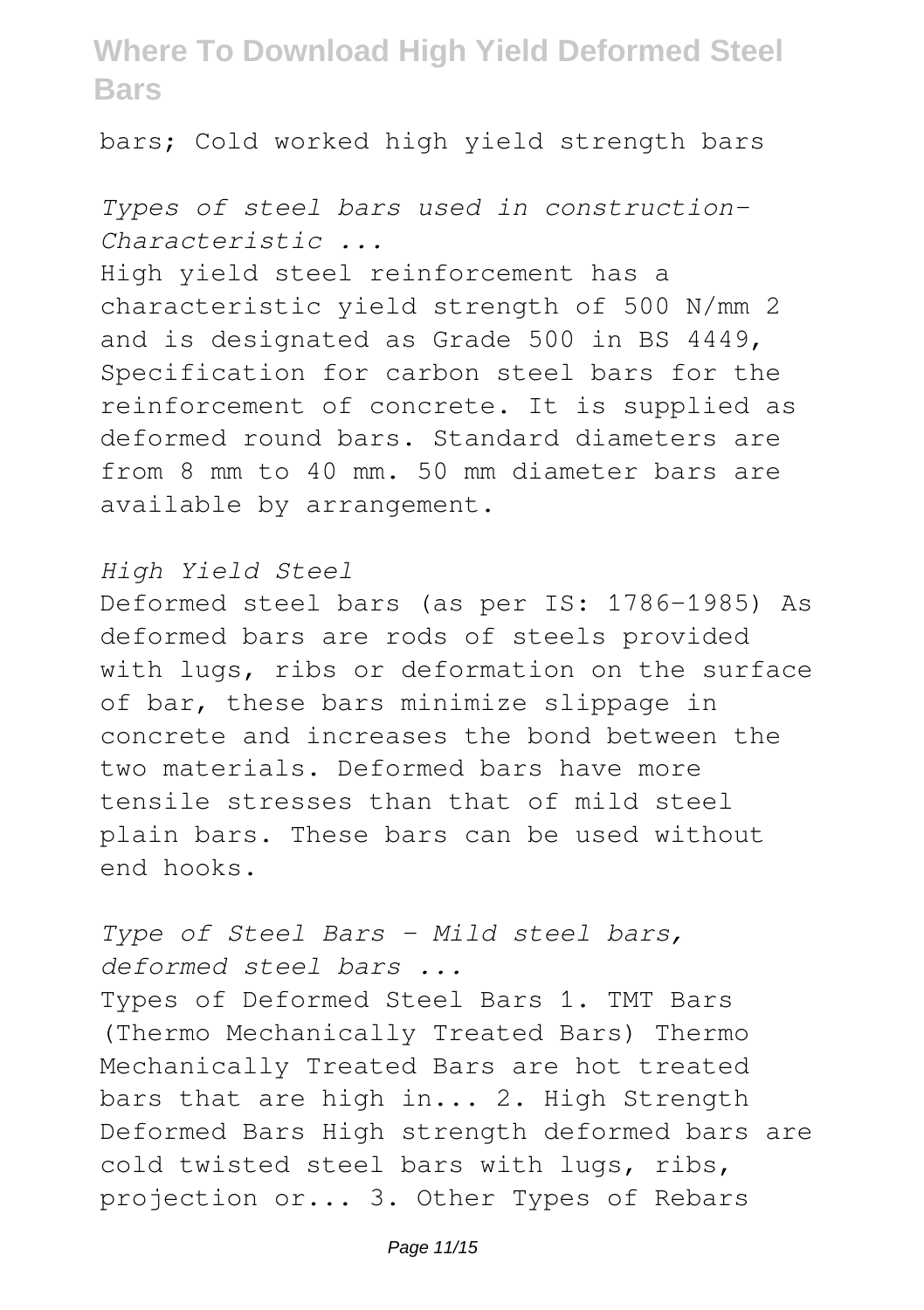*What is Rebar? Types and Grades of Steel Reinforcement*

ROM Concrete Reinforcing Steel Bar High Yield Rebar T10 6000mm x 10mm 923785. Technical specification: Diameter. 10 mm. Length. 6000 mm. Weight. 3.696 kg. Show more. £15.86. each (Inc. VAT) Add to Basket. 5 (1 review) ROM Concrete Reinforcement Merchant Steel Metal Fabric Mesh 3.6m x 2m 864354. Technical specification: Length. 3600 mm. Width ...

*Steel Reinforcement Mesh Sheets & Bars | Travis Perkins* A ribbed steel bar is a type of deformed, high strength steel that is manufactured by controlled cold twisting of hot rolled bar. This bar has projections on its surface known as ribs hence the name Ribbed Steel Bar. They vary in sizes, ranging from 8 mm to 40 mm wide.

*Ribbed Steel Bars Reinforcement: Reliable reinforcement* 953 high yield deformed steel bar products are offered for sale by suppliers on Alibaba.com, of which steel rebars accounts for 12%, steel round bars accounts for 1%, and metal building materials accounts for 1%. A wide variety of high yield deformed steel bar options are available to you, such as 6mm-15mm, 16mm-25mm, and 26mm-40mm.

*high yield deformed steel bar, high yield deformed steel ...* Page 12/15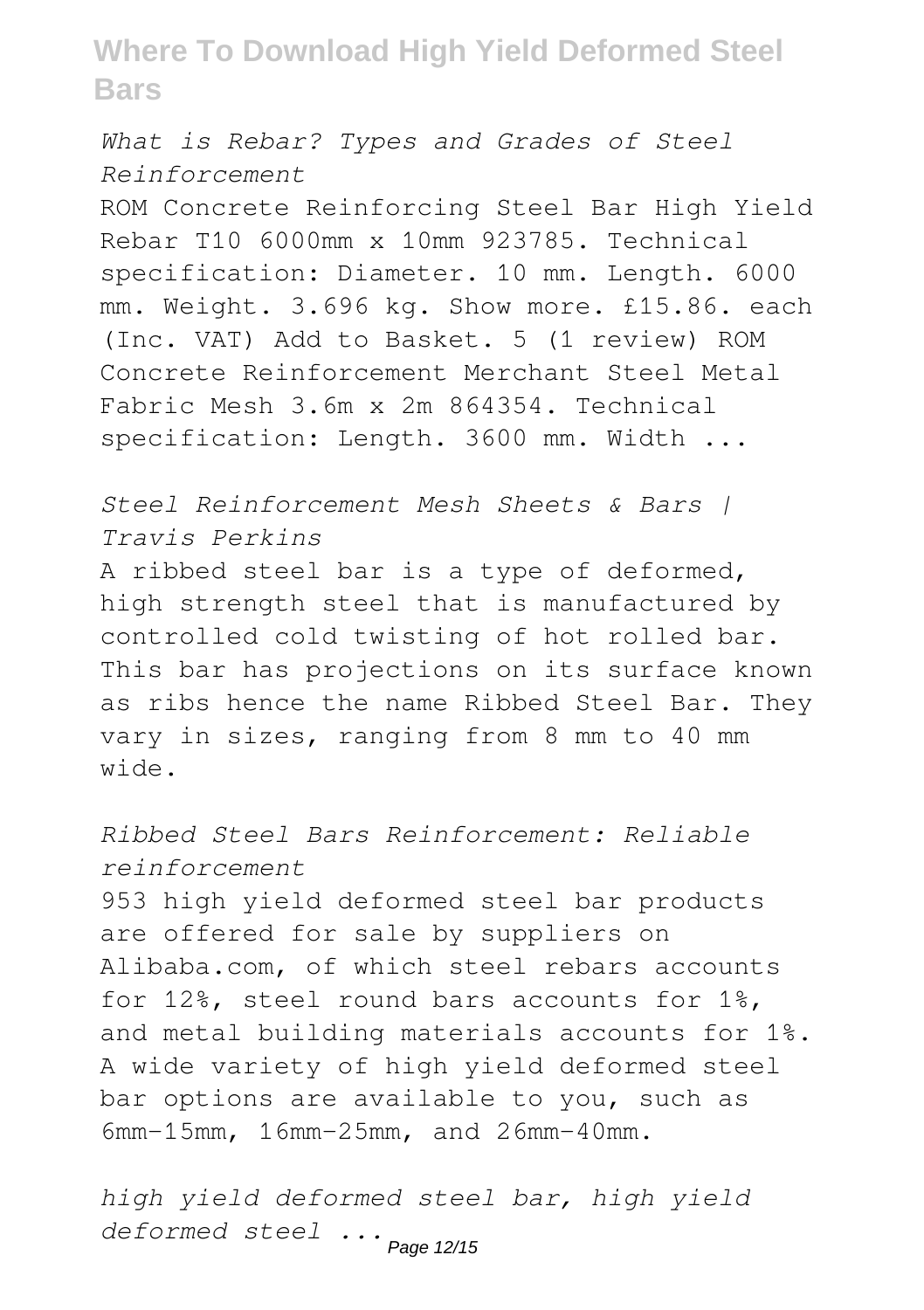The most common type of rebar is carbon steel, typically consisting of hot-rolled round bars with deformation patterns. Other readily available types include stainless steel, and composite bars made of glass fiber, carbon fiber, or basalt fiber.

### *Rebar - Wikipedia*

High Yield Strength Deformed Bars These are also known as HYSD bars. They have higher percentage of carbon as compared to mild steel Their strength is higher than of mild steel, but the yield point is not clearly defined as shown in Fig. 1.1. These bars are available as two types :

*Reinforcing material types of steel*

*reinforcement ...*

The following Table 1 below gives Bar Reinforcement weights, irrespective of whether the bar is round, deformed, mild steel or high yield, unit weight is the same: Table 1 Bar Diameter

*MEC Engineers - How to Calculate Reinforcement Weights ...*

a reinforcing bar produced by the quench and self tempered process route (QST). The various tensile parameters are defined in the figure. Yield strength can be defined in several different ways. Where steels show a so-called "yield effect", as in the example in Figure 1, the standards allow the yield strength to be determined as the upper ...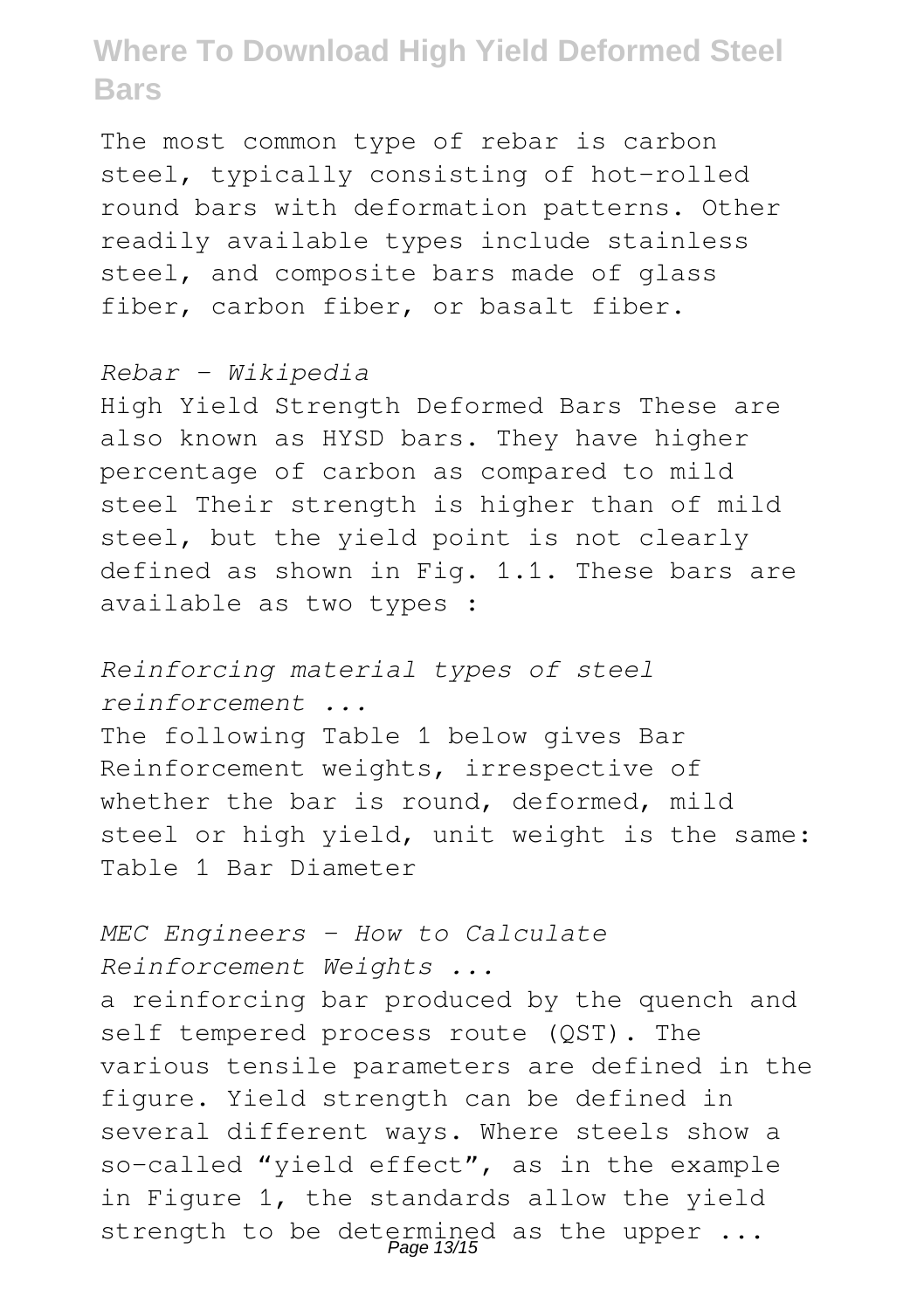*Properties of Reinforcing Steels - UK CARES* Mild steel contains low Carbon content whereas HYSD is High Yield Strength Deformed bars contains more carbon content. Mild steel strength is low but ductile (easy to shape) and more weldable. HYSD is used where tensile strength requirements are high. HYSD is more brittle depending on the carbon content.

*What is the difference between mild steel and HYSD bars ...*

Deformed bars have a mechanical bond with the concrete. The bending of high-yield bars through a small radius is liable to cause tension cracking of the steel, and to avoid this the radius of the bend should not be less than two times the nominal bar size for small bars (? 16 mm) or 3½ times for larger bars.

*Reinforcing steel | Reinforced Concrete* Mild steel . 2. High Yield Strength Deformed bars (HYSD)/TOR steel and . 3. High tensile steel. Mild Steel It contains carbon upto 0.23 to 0.25%. Higher value is permitted for bars of 20 mm and above diameter. It is available in diameters of 6, 10, 12, 16, 20, 25 and 32 mm. Its yield strength is 250 N/mm 2 and young's modulus  $2 \times 10$  5 N/mm 2 ...

*REINFORCING STEEL - JUST 4 CIVIL ENGINEERING* The deformed bars we offer are acknowledged for their high tensile strength and Page 14/15